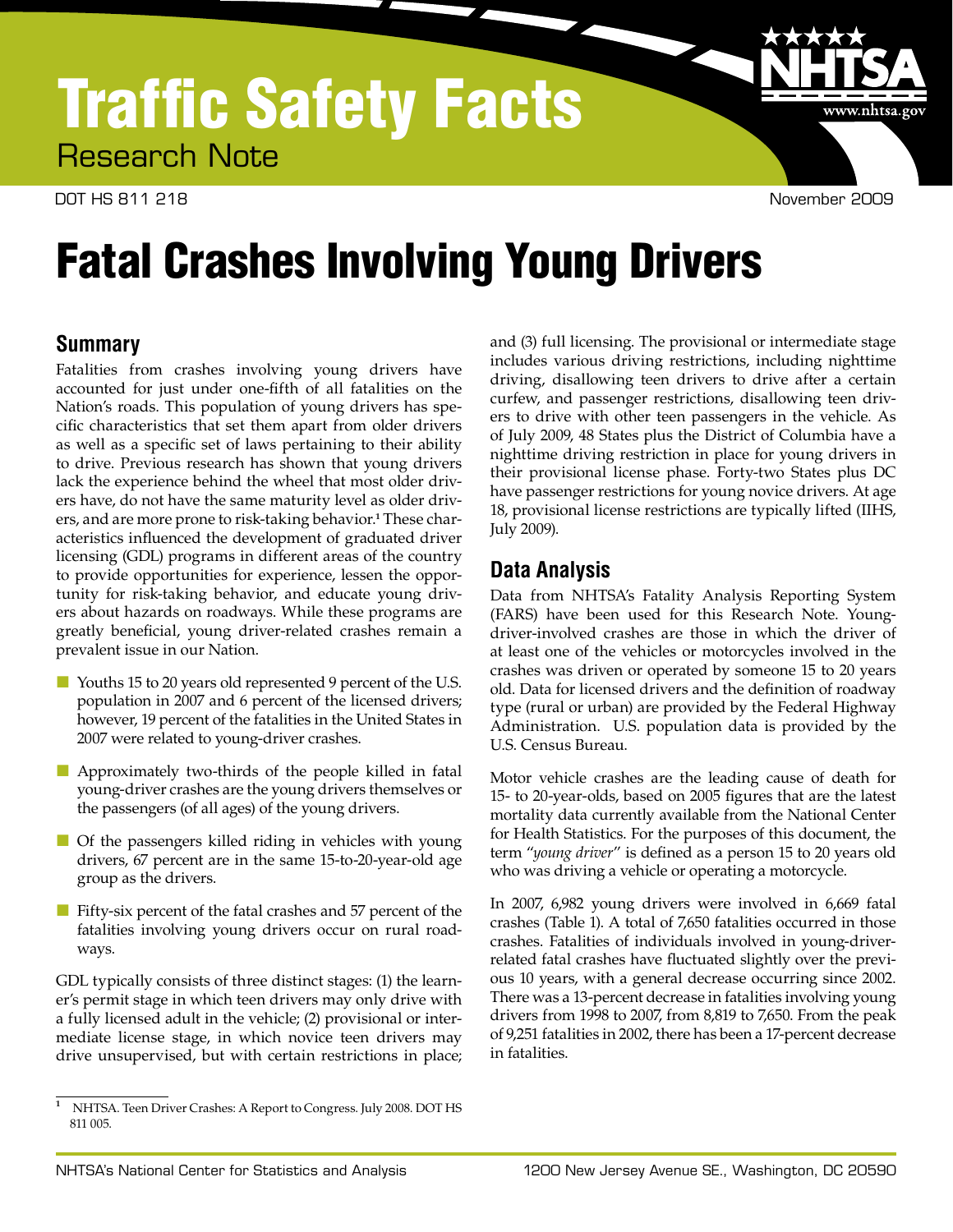| Table 1. Fatal Crashes Involving Young (15- to 20-Year- |  |  |
|---------------------------------------------------------|--|--|
| Old) Drivers, by Year                                   |  |  |

| Year | <b>Fatal Crashes</b><br><b>Involving Young</b><br><b>Drivers</b> | <b>Young Drivers</b><br><b>Involved</b> | <b>Total Fatalities in</b><br><b>Crashes Involving</b><br><b>Young Drivers</b> |
|------|------------------------------------------------------------------|-----------------------------------------|--------------------------------------------------------------------------------|
| 1998 | 7,635                                                            | 7,987                                   | 8,819                                                                          |
| 1999 | 7,813                                                            | 8,187                                   | 9,139                                                                          |
| 2000 | 7,860                                                            | 8,224                                   | 9,097                                                                          |
| 2001 | 7,789                                                            | 8,166                                   | 9.064                                                                          |
| 2002 | 7.968                                                            | 8,325                                   | 9,251                                                                          |
| 2003 | 7.585                                                            | 7,937                                   | 8,727                                                                          |
| 2004 | 7,599                                                            | 7,942                                   | 8,782                                                                          |
| 2005 | 7,161                                                            | 7,500                                   | 8,241                                                                          |
| 2006 | 7,180                                                            | 7,493                                   | 8,211                                                                          |
| 2007 | 6.669                                                            | 6,982                                   | 7,650                                                                          |

**Source:** NCSA, FARS 1998-2006 (Final), 2007 (Annual Report File)

Over the previous 10 years, the young drivers killed in these fatal crashes have accounted for 39 to 43 percent of the total fatalities (Table 2). In 2007, 3,174 of those killed in young-driver-related crashes (41%) were the young drivers themselves (Chart 1). Thus, the remaining 59 percent of those killed in fatal crashes involving young drivers were people other than the drivers. Approximately two-thirds of the people killed in these crashes are the young drivers themselves or the passengers of the young drivers.

Young drivers often travel with passengers of their own age group. By this account, passengers of this age group are more frequently killed in these crashes than passengers of other ages – a total of 2,029 passenger fatalities. In 2007, 1,359 fatalities (67%) were the young passengers of the young drivers (Chart 2). More than three-fourths of the occupants of the young drivers were younger than 20.

The number of fatalities to occupants of other vehicles and to nonoccupants has declined by 13 percent and 23 percent, respectively, from 1998 to 2007. However, the proportion of the total young-driver-related fatalities that these groups comprise has remained relatively constant throughout the 10-year period. During 2007, 1,822 people were killed in other vehicles during a youngdriver-related crash. Nonoccupant fatalities in youngdriver-related crashes totaled 625 in 2007. Data for 2007 fatalities in crashes involving young drivers by State are presented in Table 5 at the end of this document.

|      |                     | Passenger of Young Driver, by Age Group |           |     |                | <b>All Others</b>    |                     |              |
|------|---------------------|-----------------------------------------|-----------|-----|----------------|----------------------|---------------------|--------------|
|      | <b>Young Driver</b> |                                         |           |     |                | <b>Other Vehicle</b> |                     |              |
| Year | (Age 15-20)         | <15                                     | $15 - 20$ | >20 | Total*         | <b>Occupants</b>     | <b>Nonoccupants</b> | <b>Total</b> |
| 1998 | 3,431<br>(39%)      | 331                                     | 1,578     | 573 | 2,489<br>(28%) | 2,091<br>(24%)       | 808<br>(9%)         | 8,819        |
| 1999 | 3,564<br>(39%)      | 347                                     | 1,636     | 590 | 2,578<br>(28%) | 2,245<br>(25%)       | 752<br>(8%)         | 9,139        |
| 2000 | 3,621<br>(40%)      | 308                                     | 1,629     | 589 | 2,535<br>(28%) | 2,185<br>(24%)       | 756<br>(8%)         | 9,097        |
| 2001 | 3,617<br>(40%)      | 284                                     | 1,615     | 623 | 2,529<br>(28%) | 2,172<br>(24%)       | 746<br>(8%)         | 9,064        |
| 2002 | 3,838<br>(41%)      | 274                                     | 1,679     | 604 | 2,565<br>(28%) | 2,153<br>(23%)       | 695<br>(8%)         | 9,251        |
| 2003 | 3,675<br>(42%)      | 297                                     | 1,522     | 576 | 2,399<br>(27%) | 1,997<br>(23%)       | 656<br>(8%)         | 8,727        |
| 2004 | 3,634<br>(41%)      | 317                                     | 1,530     | 548 | 2,402<br>(27%) | 2,113<br>(24%)       | 633<br>(7%)         | 8,782        |
| 2005 | 3,474<br>(42%)      | 229                                     | 1,429     | 533 | 2,197<br>(27%) | 1,946<br>(24%)       | 624<br>(8%)         | 8,241        |
| 2006 | 3,490<br>(43%)      | 235                                     | 1,387     | 550 | 2,177<br>(27%) | 1,912<br>(23%)       | 632<br>(8%)         | 8,211        |
| 2007 | 3,174<br>(41%)      | 218                                     | 1,359     | 445 | 2,029<br>(27%) | 1,822<br>(24%)       | 625<br>(8%)         | 7,650        |

**Source:** NCSA, FARS 1998-2006 (Final), 2007 (Annual Report File)

\*Total includes passengers of unknown age

\*\* Percentages may not add to 100 due to rounding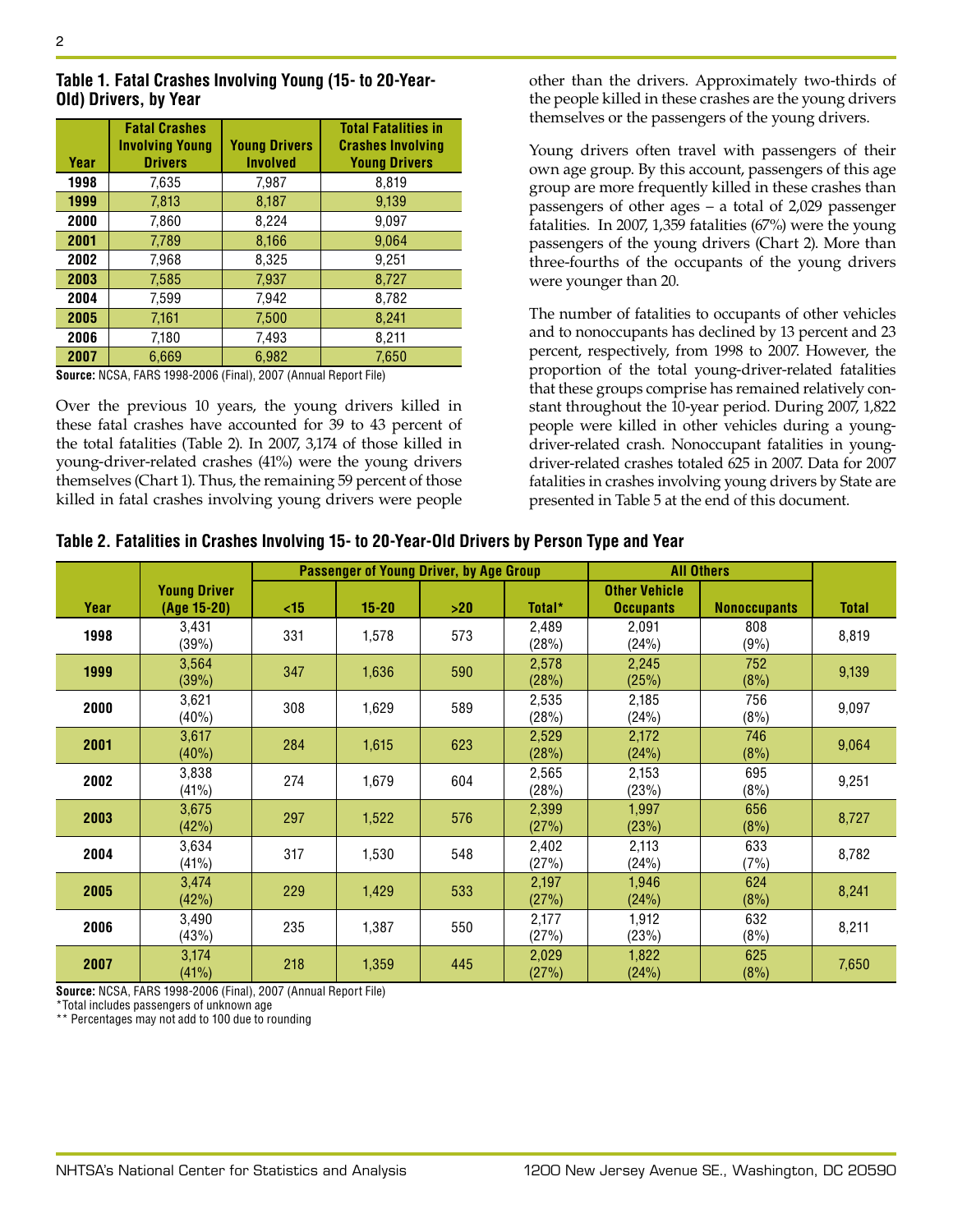#### **Chart 1. People Killed in Crashes Involving Young Drivers, 2007**



#### **Chart 2. Fatalities of Passengers in Young Drivers' Vehicles by Age Group, 2007**



The percentage of fatalities that occurred in young driverrelated crashes is far greater than the percentage of either the population or the licensed drivers for that same age group. In 2007, youths 15 to 20 years old represented 9 percent of the U.S. population. With respect to licensed drivers, youths 15 to 20 years old represented 6 percent of all licensed drivers in the United States. Some States do not include restricted drivers or graduated licensed drivers in this figure; therefore, the number of licensed youths here may be low. Despite this potential under-representation of licensed youths, the high percentage of fatalities involved in young-driverrelated crashes in 2007 – 19 percent of all the fatalities in the United States – exceeds the percentage of reported licensed youths and the percentage of youths in the country. There were 41,059 fatalities from motor-vehicle crashes in 2007 in the United States and 7,650 (19%) of those occurred in crashes involving young drivers.

In fatal crashes, the driver involvement rate per licensed drivers was also markedly higher for young drivers – almost twice as high as overall driver involvement rate for fatal crashes. For drivers *16 to 20 years old* in 2007, there were 52.8 drivers per 100,000 licensed drivers involved in fatal crashes. The overall driver involvement rate for fatal crashes was 27.1 drivers per 100,000 licensed drivers (*Traffic Safety Facts 2007*).

## **Single-Vehicle versus Multi-Vehicle Crashes**

Fatal crashes involving young drivers were evenly divided between single-vehicle and multi-vehicle crashes in 2007. Single-vehicle, fatal crashes comprised 50 percent of the young-driver-related fatal crashes, resulting in 48 percent of the fatalities – 3,302 fatal crashes and 3,664 fatalities. Likewise, 50 percent of the fatal crashes were multi-vehicle crashes resulting in 52 percent of the fatalities – 3,367 fatal crashes and 3,986 fatalities (Table 3).

#### **Table 3. Young Driver Crashes and Fatalities in 2007 by Crash Type**

| <b>Crash Type</b>    | <b>Number of Crashes</b> | <b>Fatalities in Crashes</b> |
|----------------------|--------------------------|------------------------------|
| Single-Vehicle       | $3,302(50\%)$            | 3,664(48%)                   |
| <b>Multi-Vehicle</b> | 3,367(50%)               | 3,986(52%)                   |
| Total                | 6.669                    | 7.650                        |

**Source:** NCSA, FARS 2007 (Annual Report File)

## **Rural versus Urban Roadways**

Young drivers were more frequently involved in fatal crashes that occurred on rural roadways than urban roadways. Of the 6,669 fatal crashes involving young drivers, 3,737 crashes occurred on rural roadways, resulting in 4,339 fatalities. Rural roadways therefore represent 56 percent of the fatal crashes and 57 percent of the fatalities involving young drivers (Table 4). This is only slightly higher than the 55 percent of all fatal crashes that occurred on rural roadways in 2007. Among those fatal crashes in rural areas involving young drivers, 1,945 (52%) were single-vehicle crashes, resulting in 2,166 fatalities (50%).

In 42 percent of the young-driver-related fatal crashes in 2007, the crash occurred on urban roadways. A total of 3,206 fatalities occurred in those 2,834 urban, young-driver-related fatal crashes. The majority of the urban-roadway fatal crashes involving young drivers were multi-vehicle crashes (54% of urban, young-driver-related crashes).

#### **Table 4. Fatal Young Driver Crashes and Fatalities in 2007 by Land Use and Crash Type**

| <b>Land Use</b> | <b>Crash Type</b> | <b>Number of</b><br><b>Fatal Crashes</b> | <b>Fatalities in</b><br><b>Crashes</b> |
|-----------------|-------------------|------------------------------------------|----------------------------------------|
|                 | Single-Vehicle    | 1,945 (52%)                              | 2,166 (50%)                            |
| <b>Rural</b>    | Multi-Vehicle     | 1,792 (48%)                              | 2,173 (50%)                            |
|                 | Total             | 3,737 (56%)                              | 4,339 (57%)                            |
|                 | Single-Vehicle    | 1,307(46%)                               | 1,446 (45%)                            |
| Urban           | Multi-Vehicle     | 1,527 (54%)                              | 1,760 (55%)                            |
|                 | Total             | 2,834 (42%)                              | 3,206 (42%)                            |
| Total*          |                   | 6.669                                    | 7.650                                  |

**Source:** NCSA, FARS 2007 (Annual Report File)

\*Total includes unknown land use

## **Other Young-Driver Facts**

#### *Occupant Protection*

Regular seat belt use is the single most effective way to protect people and reduce fatalities in motor vehicle crashes. The 2007 National Occupant Protection Use Survey (NOPUS) states that overall restraint use has increased slightly from the previous year, to 82 percent. However, belt use among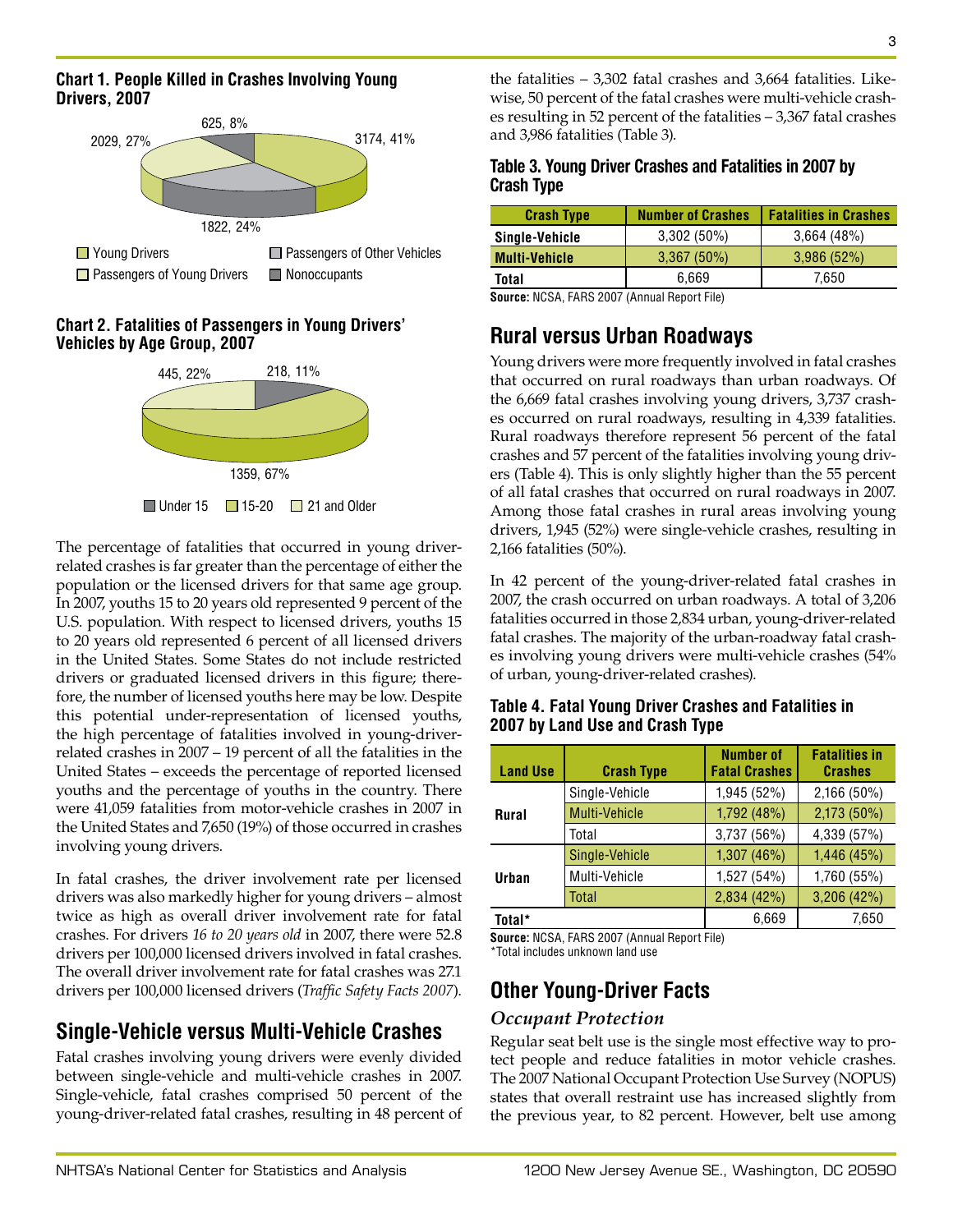people 16 to 24 was only 77 percent. In 2007, of the 15- to 20-year-old passenger vehicle occupants killed in all fatal crashes, 61 percent (of those whose restraint use was known) were unrestrained. Of the total fatalities in which restraint use was known in 2007, 54 percent of the vehicle occupants killed were unrestrained.

#### *Alcohol Involvement*

Although alcohol consumption is illegal for young people, it is nevertheless a prevalent problem with youth and young drivers. In 2007, 31 percent of young drivers 15 to 20 years old who were killed had blood alcohol concentrations (BACs) of .01 grams/deciliter (g/dL) or greater, and 26 percent of young drivers had BACs of .08 g/dL or greater. These figures are relatively similar to the overall driving population in which 37 percent involved BACs of .01 g/dL or greater and 32 percent involved BACs of .08 g/dL or greater in 2007.

Restraint use is affected by alcohol involvement for drivers as well. Drivers are less likely to use restraints after drinking. In 2007, 64 percent of young drivers in passenger vehicles involved in fatal crashes who had been drinking were unrestrained. Of the young drivers who had been drinking and were killed in crashes, 75 percent were unrestrained.

#### *Speeding*

Speeding is considered a primary concern in all crashes, as 31 percent of all fatal crashes involve speeding as a contributing factor. Young males 15 to 20 years old are the most likely to be speeding. In 2007, 39 percent of male drivers 15 to 20 years old who were involved in fatal crashes were speeding at the time of the crashes. With respect to all ages of females, young females had the greatest likelihood of speeding-related crashes as well, accounting for 24 percent of the fatal crashes.

## **Discussion**

The number of fatal crashes involving young drivers as well as the total fatalities in these crashes has decreased 13 percent from 1998 to 2007. Historically, the people most frequently killed in young-driver crashes are the young drivers themselves, 41 percent in 2007. An additional 27 percent of the fatalities in young-driver crashes in 2007 were the passengers of young drivers and two-thirds of those individuals were in the same 15- to 20-year-old age group as the drivers. The number of young-driver-related crashes was evenly split between single-vehicle and multi-vehicle crashes. Young drivers were involved in more rural crashes than urban crashes. Risk-taking behavior including failure to use



U.S. Department of Transportation **National Highway Traffic Safety Administration** 

restraints, alcohol use (despite being underage), and speeding were prevalent in the fatal young-driver crashes. In 2007, 61 percent of the 15- to 20-year-old passenger vehicle occupants killed in fatal crashes were unrestrained. Twenty-six percent of young drivers who were killed in 2007 were driving while impaired (BAC  $\ge$  .08). Of all ages and genders of drivers, young males 15 to 20 are the most likely to be speeding at the time of a fatal crash.

## **Literature Review**

#### *Rural Roadways*

A study by Allstate Insurance Company found stronger support of the increased risk of young-driver-related crashes in rural areas. The study concluded that crash rates for teens are double in rural areas, compared with cities and suburbs, with a rate of 51.5 per 100,000 teens compared with 25.4 in metro areas (Insurance Information Institute, 2009).

#### *Alcohol*

According to the Centers for Disease Control and Prevention's Youth Risk Behavior Survey, in 2007, 29 percent of students rode one or more times during the 30 days before the survey in cars or other vehicles driven by someone who had been drinking alcohol. Eleven percent of students drove cars or other vehicles one or more times during the 30 days before the survey when they had been drinking alcohol (CDC, 2008).

## **References**

CDC. Youth Risk Behavior Surveillance—United States, 2007. (2008). National Center for Chronic Disease Prevention and Health Promotion. Atlanta, GA: Centers for Disease Control and Prevention. Accessed March 12, 2009, at http://apps.nccd.cdc.gov/yrbss/CategoryQuestions. asp?cat=1&desc=Unintentional Injuries and Violence.

Insurance Information Institute. (2009). Teen Drivers. Retrieved March 12, 2009 at http://www.iii.org/media/hottopics/insurance/teendrivers/.

Insurance Institute for Highway Safety. (July 2009). U.S. Licensing Systems for Young Drivers. www.iihs.org.

NHTSA. (2007). Traffic Safety Facts 2007. DOT HS 811 002. Washington, DC: National Highway Traffic Safety Administration. www-nrd.nhtsa.dot.gov/Pubs/TSF2007FE.PDF.

## **Authors**

This Research Note was written by Debra Ascone and Tonja Lindsey of the Data Reporting and Information Division, National Center for Statistics and Analysis, NHTSA, and by Cherian Varghese, a contractor employed by URC Enterprises, working with the Data Reporting and Information Division, National Center for Statistics and Analysis, NHTSA.